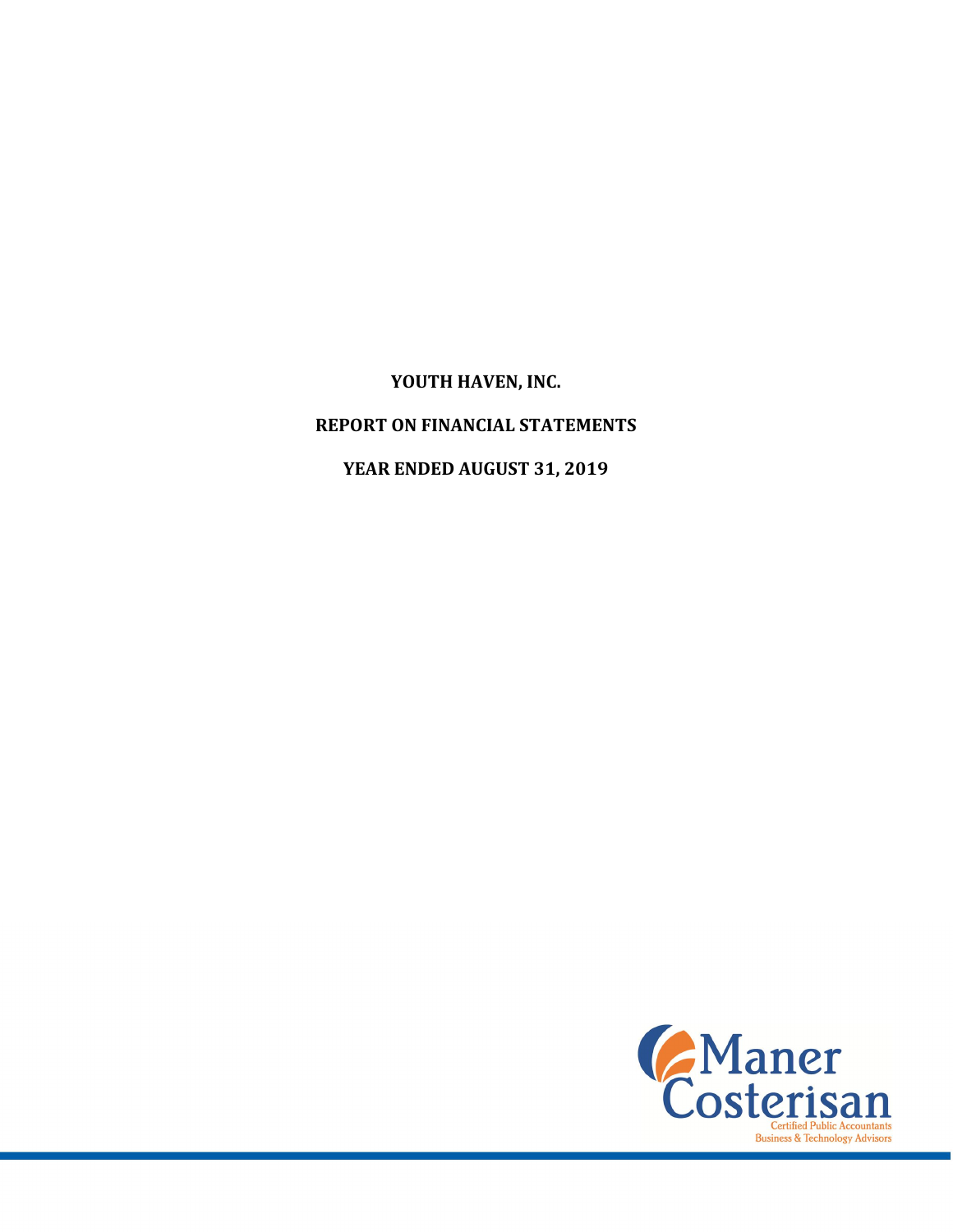# **TABLE OF CONTENTS**

| FINANCIAL STATEMENTS |  |
|----------------------|--|
|                      |  |
|                      |  |
|                      |  |
|                      |  |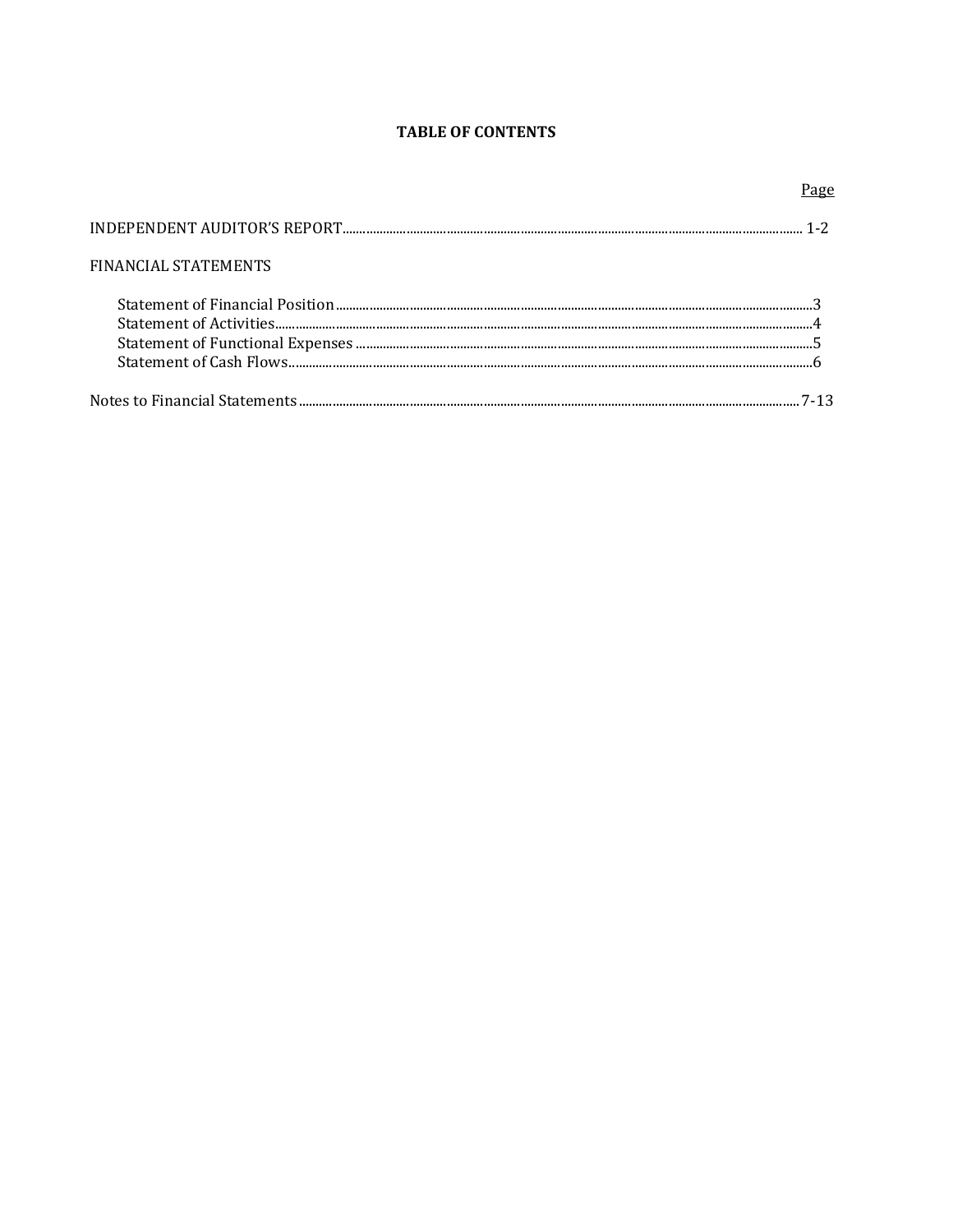

# **INDEPENDENT AUDITOR'S REPORT**

To the Board of Directors Youth Haven, Inc.

# **Report on the Financial Statements**

We have audited the accompanying financial statements of Youth Haven, Inc. (a nonprofit corporation), which comprise the statement of financial position as of August 31, 2019, and the related statements of activities, functional expenses, and cash flows for the year then ended, and the related notes to the financial statements.

# *Management's Responsibility for the Financial Statements*

Management is responsible for the preparation and fair presentation of these financial statements in accordance with accounting principles generally accepted in the United States of America; this includes the design, implementation, and maintenance of internal control relevant to the preparation and fair presentation of financial statements that are free from material misstatement, whether due to fraud or error.

# *Auditor's Responsibility*

Our responsibility is to express an opinion on these financial statements based on our audit. We conducted our audit in accordance with auditing standards generally accepted in the United States of America. Those standards require that we plan and perform the audit to obtain reasonable assurance about whether the financial statements are free from material misstatement.

An audit involves performing procedures to obtain audit evidence about the amounts and disclosures in the financial statements. The procedures selected depend on the auditor's judgment, including the assessment of the risks of material misstatement of the financial statements, whether due to fraud or error. In making those risk assessments, the auditor considers internal control relevant to the entity's preparation and fair presentation of the financial statements in order to design audit procedures that are appropriate in the circumstances, but not for the purpose of expressing an opinion on the effectiveness of the entity's internal control. Accordingly, we express no such opinion. An audit also includes evaluating the appropriateness of accounting policies used and the reasonableness of significant accounting estimates made by management, as well as evaluating the overall presentation of the financial statements.

We believe that the audit evidence we have obtained is sufficient and appropriate to provide a basis for our audit opinion.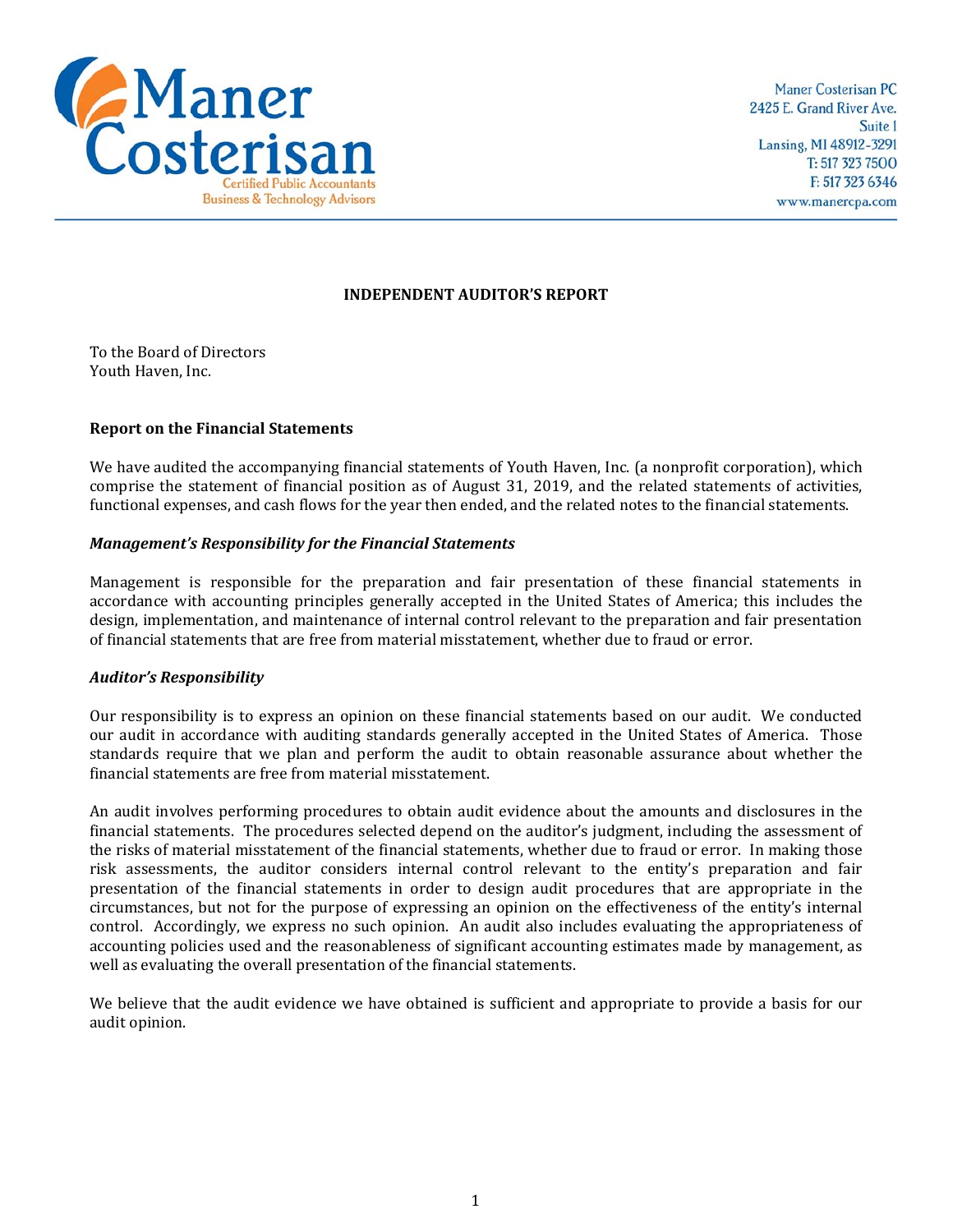## *Opinion*

In our opinion, the financial statements referred to above present fairly, in all material respects, the financial position of Youth Haven, Inc. as of August 31, 2019, and the changes in its net assets and its cash flows for the year then ended in accordance with accounting principles generally accepted in the United States of America.

Many Costerinan PC

December 18, 2019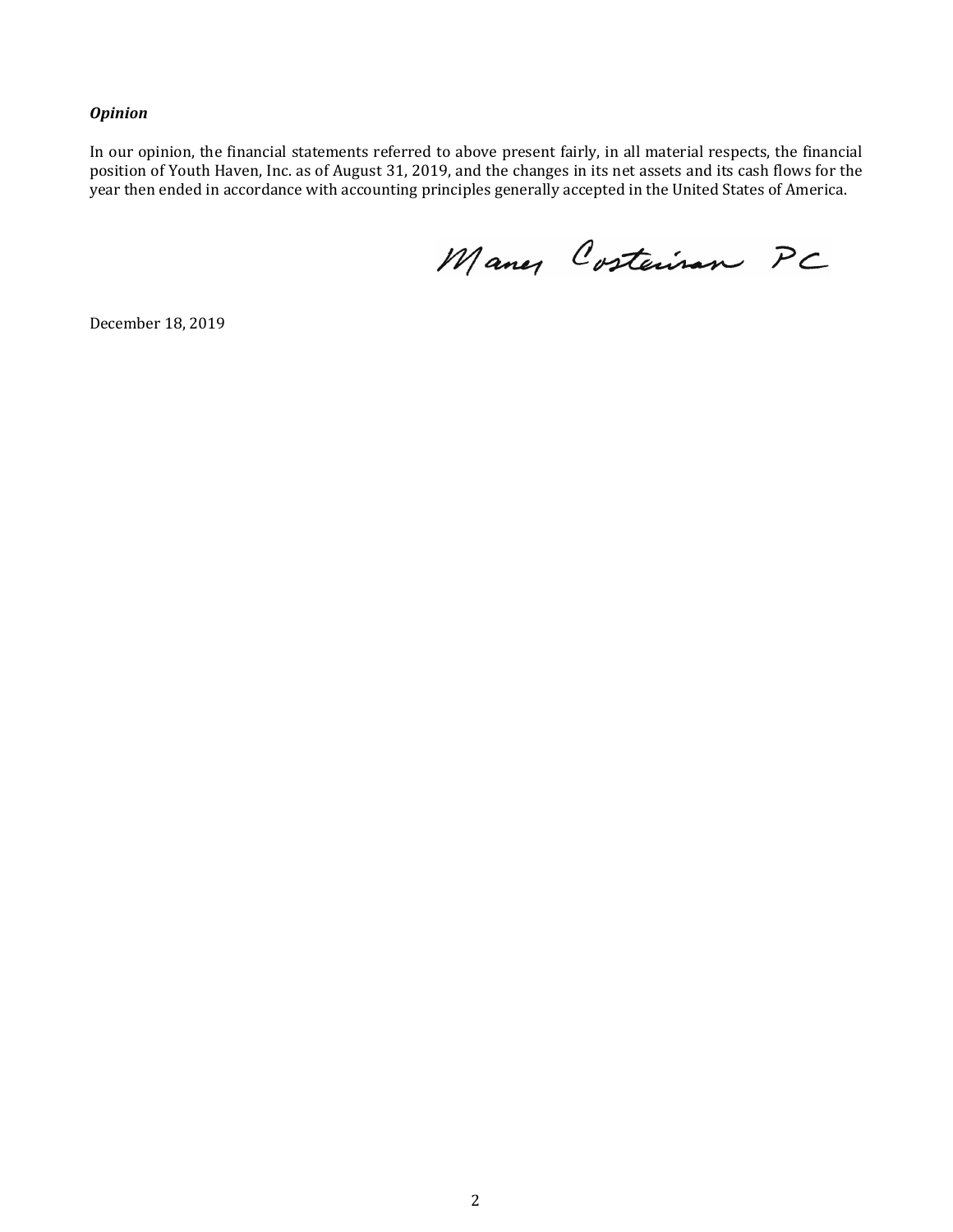# **YOUTH HAVEN, INC. STATEMENT OF FINANCIAL POSITION AUGUST 31, 2019**

# **ASSETS**

| <b>CURRENT ASSETS</b>                   |                 |
|-----------------------------------------|-----------------|
| Cash and cash equivalents               | \$<br>389,334   |
| Investments                             | 1,212,693       |
| Prepaid expenses                        | 12,509          |
| Total current assets                    | 1,614,536       |
| <b>LONG-TERM ASSETS</b>                 |                 |
| Property and equipment, net             | 1,776,224       |
| Investments - restricted                | 63,141          |
| Total long-term assets                  | 1,839,365       |
| <b>TOTAL ASSETS</b>                     | 3,453,901       |
| <b>LIABILITIES AND NET ASSETS</b>       |                 |
| <b>CURRENT LIABILITIES</b>              |                 |
| Accounts payable                        | \$<br>29,824    |
| Accrued expenses                        | 21,471          |
| Total current liabilities               | 51,295          |
| <b>NET ASSETS</b>                       |                 |
| Without donor restrictions              | 3,338,390       |
| With donor restrictions                 | 64,216          |
| Total net assets                        | 3,402,606       |
| <b>TOTAL LIABILITIES AND NET ASSETS</b> | \$<br>3,453,901 |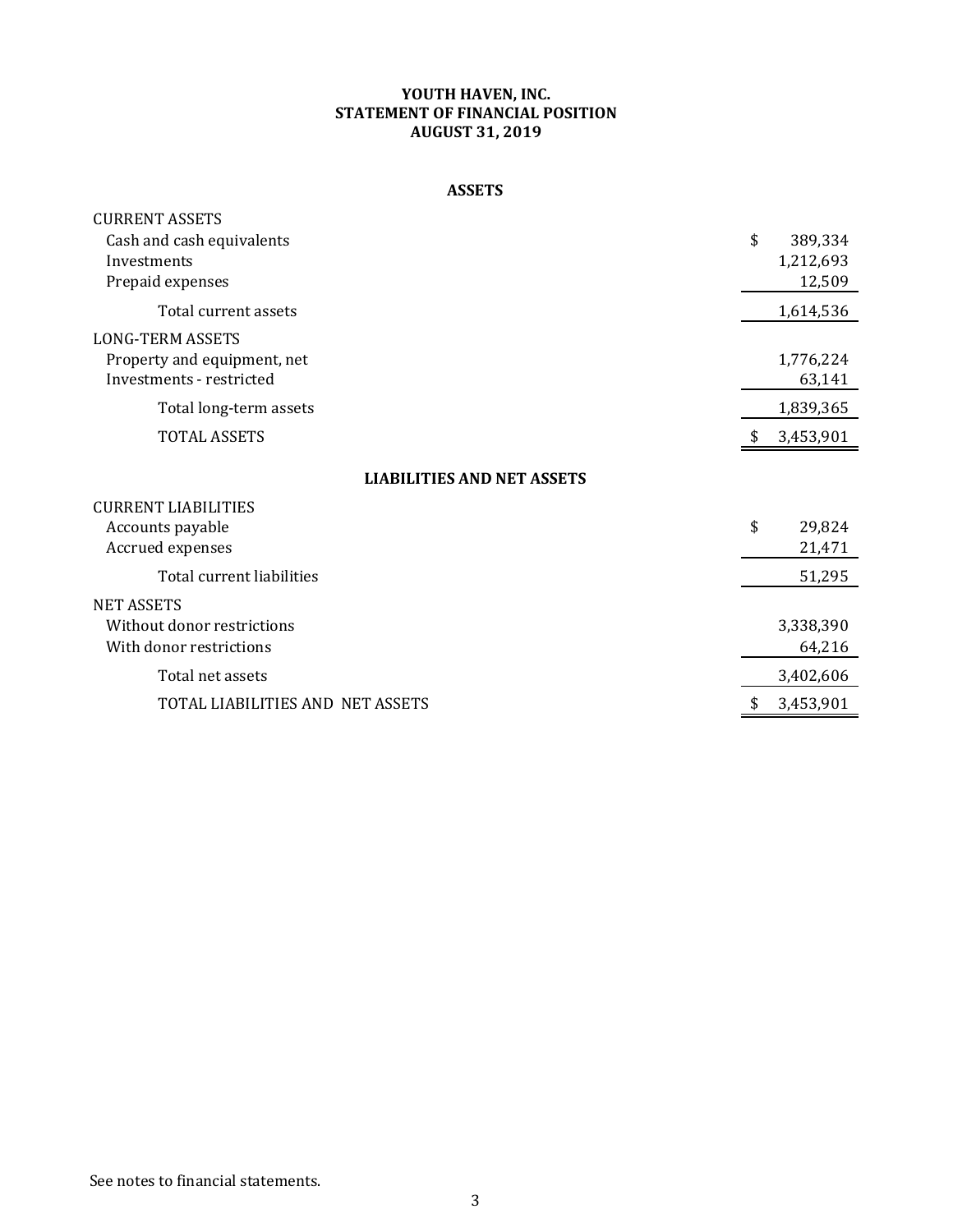# **YOUTH HAVEN, INC. STATEMENT OF ACTIVITIES YEAR ENDED AUGUST 31, 2019**

|                                       | Without donor   | With donor   |                 |  |
|---------------------------------------|-----------------|--------------|-----------------|--|
|                                       | Restrictions    | Restrictions | Total           |  |
| REVENUE AND SUPPORT                   |                 |              |                 |  |
| Contributions                         | \$<br>2,397,874 | \$<br>50,273 | \$<br>2,448,147 |  |
| In-kind contributions                 | 44,601          |              | 44,601          |  |
| Investment return, net                | 94,519          | 3,283        | 97,802          |  |
| Other income                          | 41,448          |              | 41,448          |  |
| Net assets released from restrictions | 41,563          | (41, 563)    |                 |  |
| Total revenue and support             | 2,620,005       | 11,993       | 2,631,998       |  |
| <b>EXPENSES</b>                       |                 |              |                 |  |
| Program                               | 1,936,212       |              | 1,936,212       |  |
| Fundraising                           | 201,551         |              | 201,551         |  |
| Management and general                | 188,145         |              | 188,145         |  |
| Total expenses                        | 2,325,908       |              | 2,325,908       |  |
| <b>CHANGE IN NET ASSETS</b>           | 294,097         | 11,993       | 306,090         |  |
| Net assets, beginning of year         | 3,044,293       | 52,223       | 3,096,516       |  |
| Net assets, end of year               | 3,338,390       | 64,216<br>S  | 3,402,606<br>\$ |  |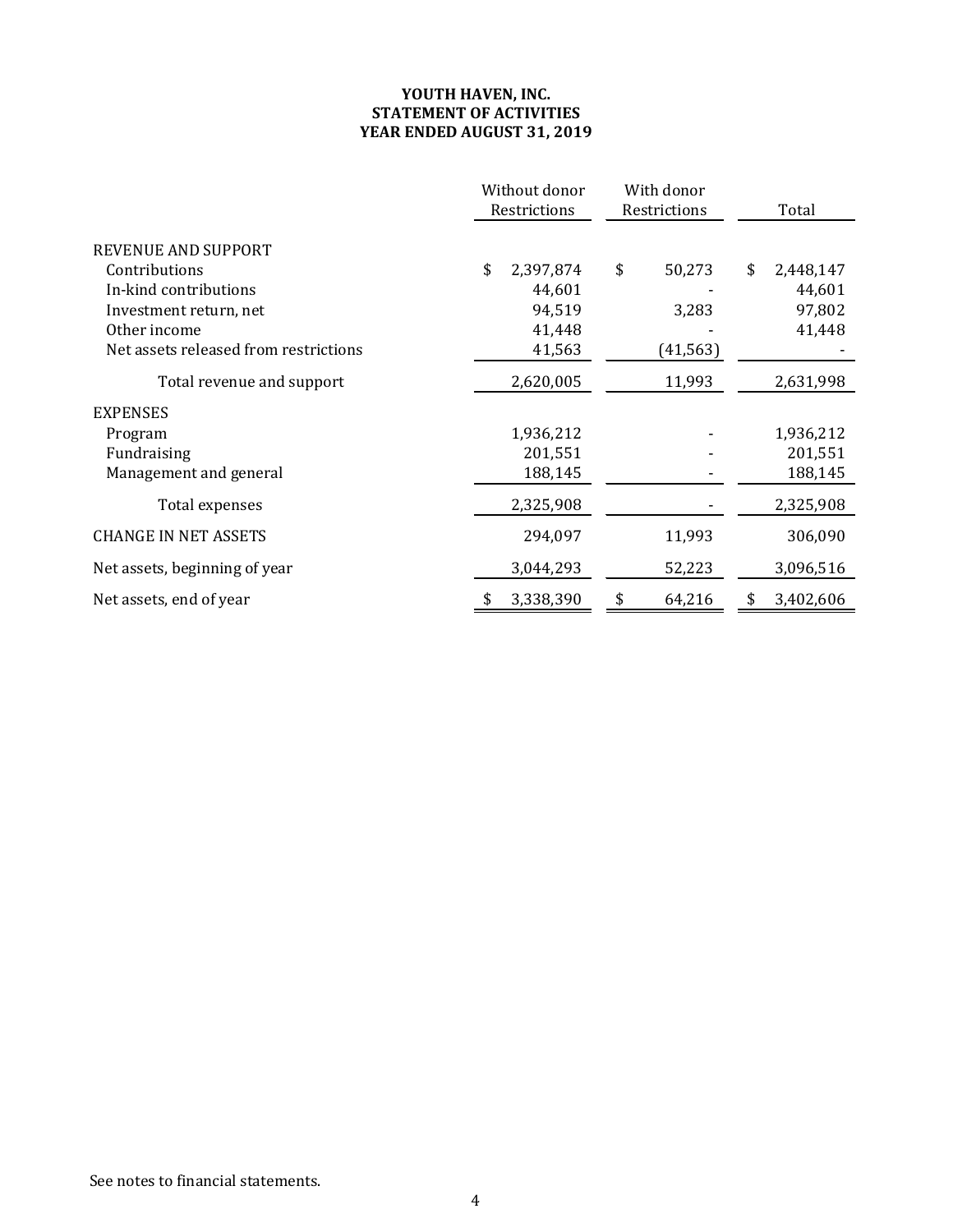# **YOUTH HAVEN, INC. STATEMENT OF FUNCTIONAL EXPENSES YEAR ENDED AUGUST 31, 2019**

|                           |                 |               | Management    |                 |
|---------------------------|-----------------|---------------|---------------|-----------------|
|                           | Program         | Fundraising   | and General   | Total           |
| Payroll and related       |                 |               |               |                 |
| <b>Salaries</b>           | \$<br>842,870   | \$<br>39,203  | \$<br>78,008  | \$<br>960,081   |
| Payroll taxes             | 67,295          | 3,130         | 7,825         | 78,250          |
| <b>Benefits</b>           | 152,860         | 6,942         | 18,708        | 178,510         |
| <b>Other</b>              | 3,255           |               | 362           | 3,617           |
| Total payroll and related | 1,066,280       | 49,275        | 104,903       | 1,220,458       |
| In-kind expenses          | 44,601          |               |               | 44,601          |
| Outside labor and rentals | 37,299          | 3,036         | 4,022         | 44,357          |
| Insurance                 | 52,733          | 2,452         | 6,132         | 61,317          |
| Supplies                  | 135,986         | 494           | 6,761         | 143,241         |
| Food                      | 72,353          | 259           | 647           | 73,259          |
| Laundry                   | 13,070          | 104           | 262           | 13,436          |
| Contributions             | 25,571          | 1,190         | 2,973         | 29,734          |
| Dues and subscriptions    | 18,943          | 2,332         | 4,374         | 25,649          |
| Event expense             | 54,004          | 13,501        | 10,487        | 77,992          |
| Technology                | 49,768          | 2,312         | 5,789         | 57,869          |
| Advancement expenses      | 273             | 82,765        | 32            | 83,070          |
| Printing and postage      | 26,509          | 31,531        | 10,512        | 68,552          |
| <b>Utilities</b>          | 100,273         | 4,686         | 12,215        | 117,174         |
| Vehicle expense           | 28,133          | 1,308         | 3,272         | 32,713          |
| Repairs and maintenance   | 74,842          |               |               | 74,842          |
| Miscellaneous             | 2,505           | 117           | 291           | 2,913           |
| Depreciation              | 133,069         | 6,189         | 15,473        | 154,731         |
| <b>TOTAL EXPENSES</b>     | 1,936,212<br>\$ | \$<br>201,551 | \$<br>188,145 | 2,325,908<br>\$ |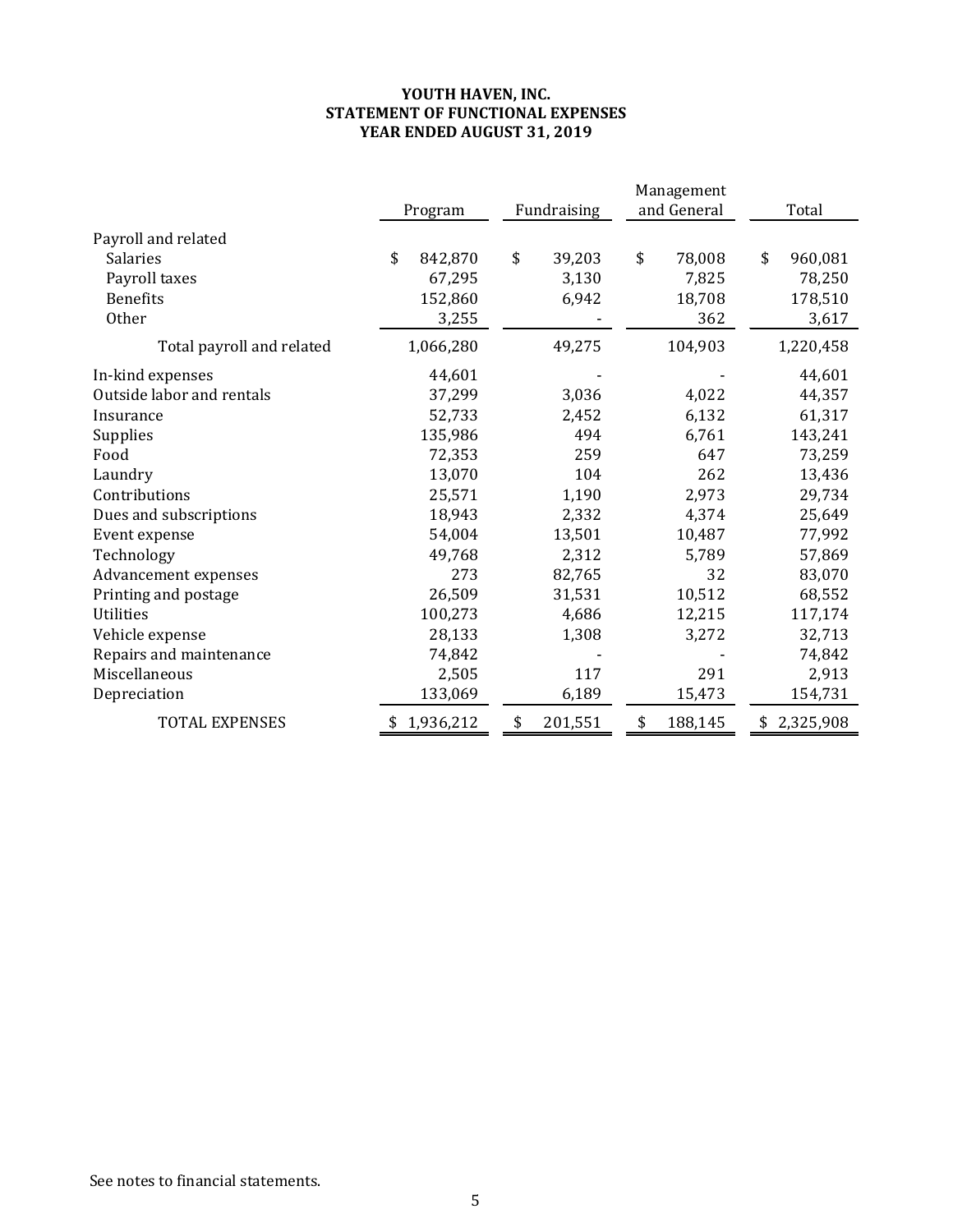# **YOUTH HAVEN, INC. STATEMENT OF CASH FLOWS YEAR ENDED AUGUST 31, 2019**

# INCREASE (DECREASE) IN CASH AND CASH EQUIVALENTS

| Cash flows from operating activities                 |               |
|------------------------------------------------------|---------------|
| Change in net assets                                 | \$<br>306,090 |
| Adjustments to reconcile change in net assets to net |               |
| cash provided (used) by operating activities         |               |
| Depreciation                                         | 154,731       |
| (Gain) loss on disposal of property and equipment    | (534)         |
| Unrealized and realized (gain) loss on investments   | (82, 573)     |
| Prepaid expenses                                     | 6,756         |
| Accounts payable                                     | (5,885)       |
| Accrued expenses                                     | (5,017)       |
| Total adjustments                                    | 67,478        |
| Net cash provided (used) by operating activities     | 373,568       |
| Cash flows from investing activities                 |               |
| Purchase of investments                              | (1,415,142)   |
| Proceeds from sale of investments                    | 627,733       |
| Proceeds from sale of property and equipment         | 534           |
| Purchase of property and equipment                   | (141,702)     |
| Net cash used by investing activities                | (928, 577)    |
| NET DECREASE IN CASH AND CASH EQUIVALENTS            | (555,009)     |
| CASH AND CASH EQUIVALENTS                            |               |
| Beginning of year                                    | 944,343       |
| End of year                                          | 389,334<br>\$ |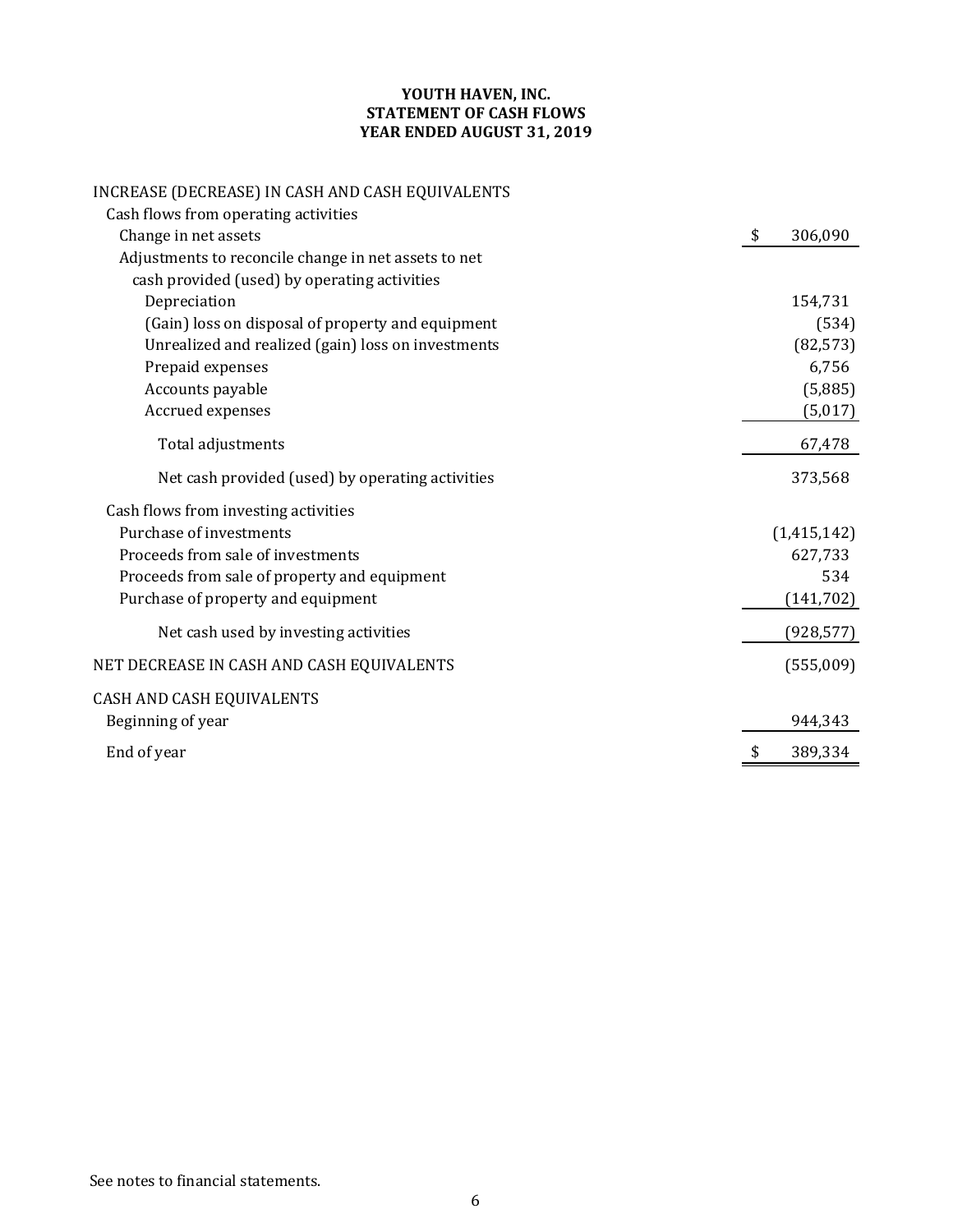#### **NOTE 1 ‐ SUMMARY OF SIGNIFICANT ACCOUNTING POLICIES**

The financial statements of the Youth Haven, Inc. ("Organization") are presented on the accrual basis of accounting. 

Cash and cash equivalents - For the purpose of the statement of cash flows, cash equivalents and liquid assets maturing no more than 3 months from the date of purchase are considered cash and cash equivalents.

Investments - Investments consist of mutual funds and corporate stocks stated at fair value and certificates of deposit stated at cost. Net investment return or loss is included in the statement of activities and consists of interest and dividend income, realized and unrealized gains and losses, less investment expenses.

Property and equipment - Depreciation is computed on the straight-line method over the estimated useful lives of the assets. Cost of repairs and maintenance are charged to expense when incurred. Donated property and equipment are stated at fair market value at the date of receipt. Assets are capitalized if the cost of an individual item exceeds \$1,000.

Net assets - Net assets, revenues, gains, and losses are classified based on the existence or absence of donor or grantor-imposed restrictions. Accordingly, net assets and changes therein are classified and reported as follows: 

*Net assets without donor restrictions* - Net assets available for use in general operations and not subject to donor or grantor restrictions.

*Net assets with donor restrictions* - Net assets subject to donor (or grantor) imposed restrictions. Some donor restrictions are temporary in nature, such as those that will be met by the passage of time or other events specified by the donor. Other donor restrictions are perpetual in nature, where the donor stipulates that resources are maintained in perpetuity. Gifts of long-lived assets and gifts of cash restricted for the acquisition of long lived assets are recognized as revenue when the assets are placed in service. Donor restrictions are released when a restriction expires, that is, when the stipulation time has elapsed, or when the stipulated purpose has been accomplished.

Revenue recognition - Revenue is recognized when earned. Program service fees and payments under costreimbursable contracts received in advance are deferred to the period the related services are performed or expenditures are incurred. Contributions are recognized when cash, securities or other assets, or an unconditional promise to give is received. Conditional promises to give are recognized when the conditions on which they depend have been substantially met.

Donated materials and service - Donated materials are recorded as contributions at their fair value at their date of donation. Absent donor stipulations regarding how long those donated assets must be maintained, the Organization reports expiration of donor restrictions when the donated or acquired assets are placed in service as instructed by the donor. Donated services that do not require specialized skills or enhance nonfinancial assets are not recorded in the accompanying financial statements because no objective basis is available to measure the value of such services. A substantial number of volunteers have donated significant amounts of their time to the Organization, the value of which is not recorded in the accompanying financial statements. 

Income taxes - The Organization is exempt from federal income tax under Section  $501(c)3$  of the Internal Revenue Code, except for tax on "unrelated business income" as defined. The Organization is not classified as a private foundation and no provision for income tax is required.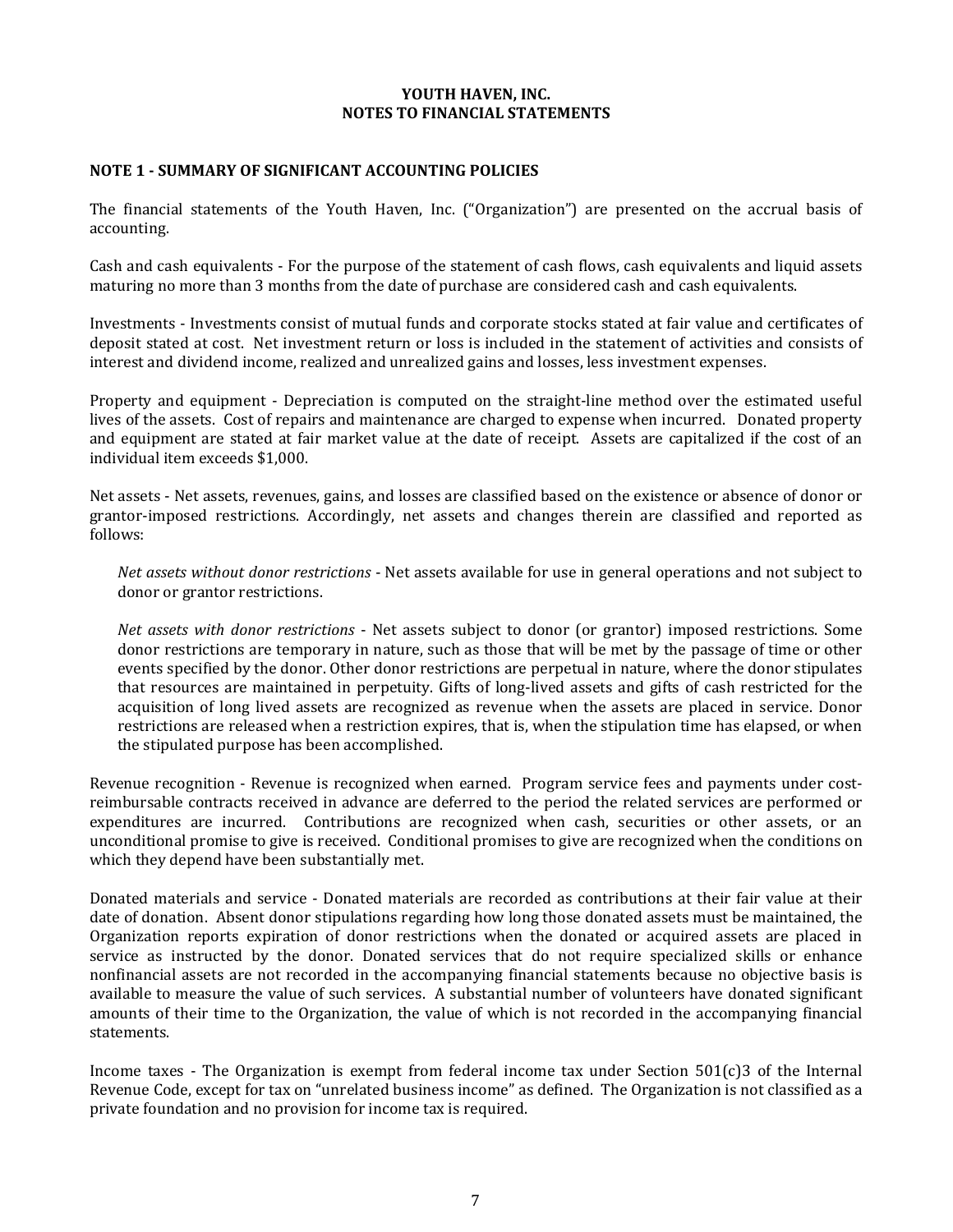#### **NOTE 1 ‐ SUMMARY OF SIGNIFICANT ACCOUNTING POLICIES (continued)**

Functional allocation of expenses - The costs of providing program and other activities have been reported in the statement of activities. The statement of functional expenses presents the natural classification of expenses that are allocated to program or supporting functions of the Organization. Allocated expenses primarily consist of payroll and related and general expenses based on salary and wage analysis and management's estimated use of resources.

Retirement plan - The Organization maintains a  $401(k)$  retirement plan on behalf of its employees. The Organization matches  $100\%$  up to  $3\%$  of eligible employee compensation and then  $50\%$  for eligible employee compensation between  $4\%$  and  $6\%$ . The Organization contributed \$23,967 to the plan for the year ended August 31, 2019. 

Advertising - Costs for advertising and promotion are expensed as incurred.

#### **NOTE 2 ‐ NATURE OF ORGANIZATION, RISKS AND UNCERTAINTIES**

Youth Haven, Inc. is a not-for-profit corporation dedicated to providing life-changing, Christ-centered experiences for disadvantaged children. Established in 1968, the Organization is committed to meeting the physical, emotional, and spiritual needs of disadvantaged children, which includes boys and girls living in foster care, single-parent families, or low-income homes, as well as children who have experienced abuse, neglect, gang violence, or even a parent in prison. Youth Haven, Inc. maintains campuses in Rives Junction, Michigan and Eloy, Arizona.

The Organization is required to disclose significant concentrations of credit risk regardless of the degree of such risk. Financial instruments which potentially subject the Organization to concentrations of credit risk consist principally of cash and investments. The Organization places its cash and cash equivalents with FDIC insured financial institutions and in the opinion of management subject to minimal risk. Investments represent diversified holdings of mutual funds and corporate stocks.

The Organization's revenue comes primarily from contributions from individuals, businesses, estates and foundations. Individual entities contributing amounts in excess of 10% of total revenues are considered to be major contributors. In 2019, the Organization had one major contributor totaling approximately 18% of total revenue and support.

The process of preparing financial statements requires the use of estimates and assumptions regarding certain types of assets, liabilities, revenues and expenses. The costs of providing the various programs and other activities have been summarized on a functional basis in the statement of activities. Accordingly, certain costs have been allocated among programs and supporting services based on management estimates.

In the preparation of tax returns, tax positions are taken based on interpretation of federal, state and local income tax laws. Management periodically reviews and evaluates the status of uncertain tax positions and makes estimates of amounts, including interest and penalties, ultimately due or owed. No amounts have been identified, or recorded, as uncertain tax positions. Federal, state, and local tax returns generally remain open for examination by the various taxing authorities for a period of 3 to 4 years.

The Organization evaluates events and transactions that occur after year end for potential recognition or disclosure in the financial statements. These subsequent events have been considered through December 18, 2019, which is the date the financial statements were available to be issued.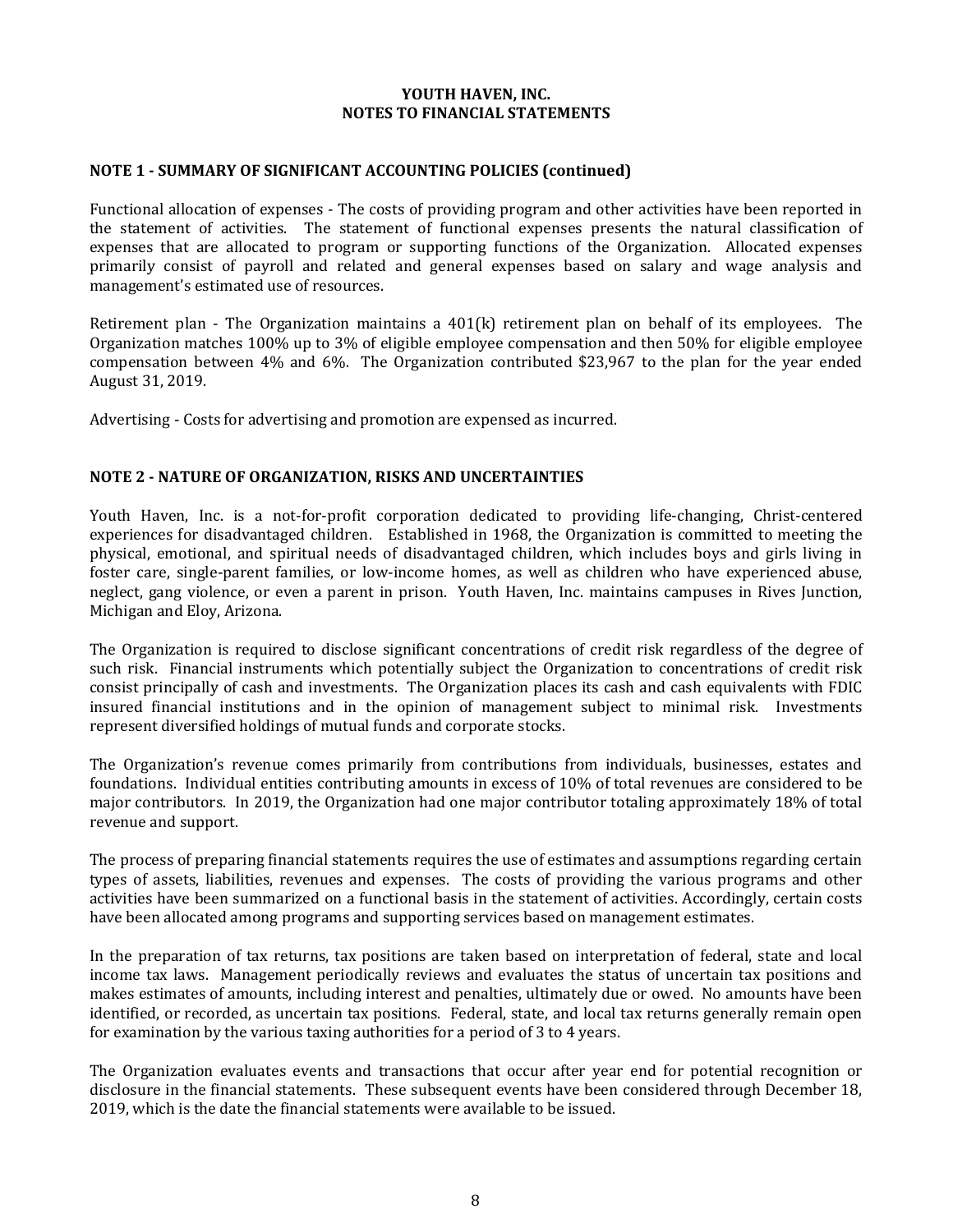#### **NOTE 3 ‐ LIQUIDITY AND AVAILABILITY**

The Organization regularly monitors the availability of resources required to meet its operating needs and other contractual commitments, while also striving to maximize the investment of its available funds. For purposes of analyzing resources available to meet general expenditures over a 12-month period, the Organization considers all expenditures related to its ongoing program service activities as well as conduct of services undertaken to support those activities to be general expenditures.

The following reflects the Organization's financial assets at August 31, 2019, which are deemed available for general expenditures within one year of the date of the statement of financial position.

| Financial assets at year-end                                                              |               |
|-------------------------------------------------------------------------------------------|---------------|
| Cash and cash equivalents                                                                 | 389,334<br>\$ |
| Investments                                                                               | 1,275,834     |
| Total financial assets                                                                    | 1,665,168     |
| Less amounts restricted for specified purpose                                             | (64, 216)     |
| Financial assets available to meet cash needs for<br>general expenditures within one year | 1,600,952     |

In addition to financial assets available to meet general expenditures over the next 12 months, the Organization anticipates collecting sufficient revenue to cover general expenditures.

# **NOTE 4 ‐ INVESTMENTS/FAIR VALUE MEASUREMENT**

The framework for measuring fair value provides a fair value hierarchy that prioritizes the inputs to valuation techniques used to measure fair value. The hierarchy gives the highest priority to unadjusted quoted prices in active markets for identical assets or liabilities (Level 1) and the lowest priority to unobservable inputs (Level 3). The three levels of the fair value hierarchy are described as follows:

- Level 1: Inputs to the valuation methodology are unadjusted quoted prices for identical assets or liabilities in active markets that the Organization has the ability to access.
- Level 2: Inputs to the valuation methodology include:
	- $\triangleright$  quoted prices for similar assets or liabilities in active markets;
	- $\triangleright$  quoted prices for identical or similar assets or liabilities in inactive markets;
	- $\triangleright$  inputs other than quoted prices that are observable for the asset or liability;
	- $\triangleright$  inputs that are derived principally from or corroborated by observable market data by correlation or other means.

If the asset or liability has a specified (contractual) term, the Level  $2$  input must be observable for substantially the full term of the asset or liability.

Level 3: Inputs to the valuation methodology are unobservable and significant to the fair value measurement.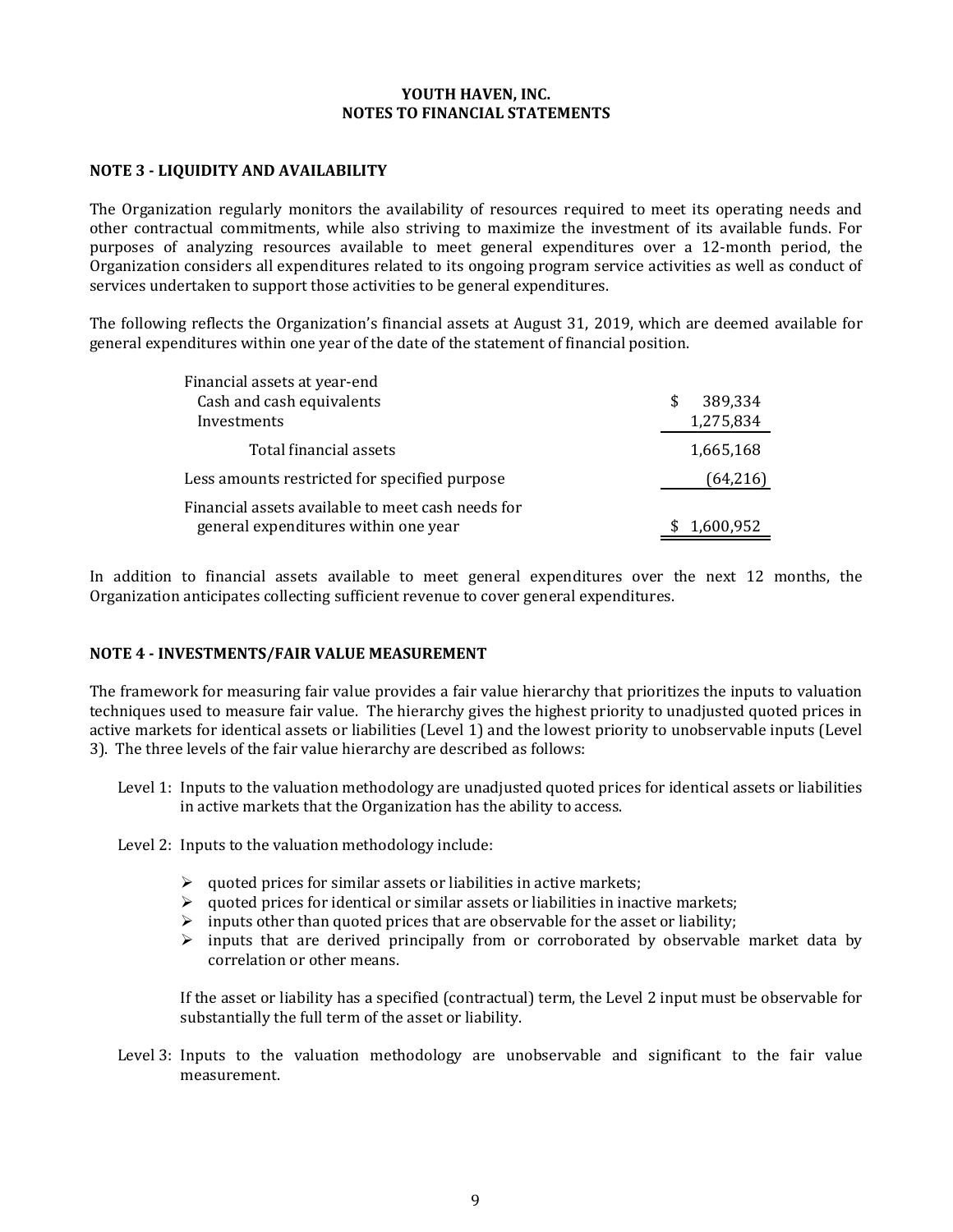#### **NOTE 4 ‐ INVESTMENTS/FAIR VALUE MEASUREMENT (continued)**

The asset or liability's fair value measurement level within the fair value hierarchy is based on the lowest level of any input that is significant to the fair value measurement. Valuation techniques used need to maximize the use of observable inputs and minimize the use of unobservable inputs.

Following is a description of the valuation methodologies used for assets measured at fair value. There have been no changes in the methodologies used at August 31, 2019.

*Mutual funds:* Valued at the net asset value ("NAV") of shares held by the Organization at year-end.

*Corporate stocks*: Valued at the closing price reported on the active market on which the individual securities are traded.

The preceding method described may produce a fair value calculation that may not be indicative of net realizable value or reflective of future fair values. Furthermore, although the Organization believes its valuation methods are appropriate and consistent with other market participants, the use of different methodologies or assumptions to determine the fair value of certain financial instruments could result in a different fair value measurement at the reporting date.

The following is a market value summary by the level of the inputs used in evaluating the Organization's assets carried at fair value at August 31, 2019. The inputs or methodology used for valuing securities may not be an indication of the risk associated with investing in those securities.

| Level 1                                      |             |
|----------------------------------------------|-------------|
| Investments<br>Mutual funds                  | \$1,117,906 |
| Corporate stocks                             | 57,879      |
| Total assets at fair value                   | 1,175,785   |
| Certificates of deposits (recorded at cost)  | 100,049     |
| Total investments                            | \$1,275,834 |
| Current assets<br>Investments                | \$1,212,693 |
| Long-term assets<br>Investments - restricted | 63,141      |
| Total investments                            | 1,275,834   |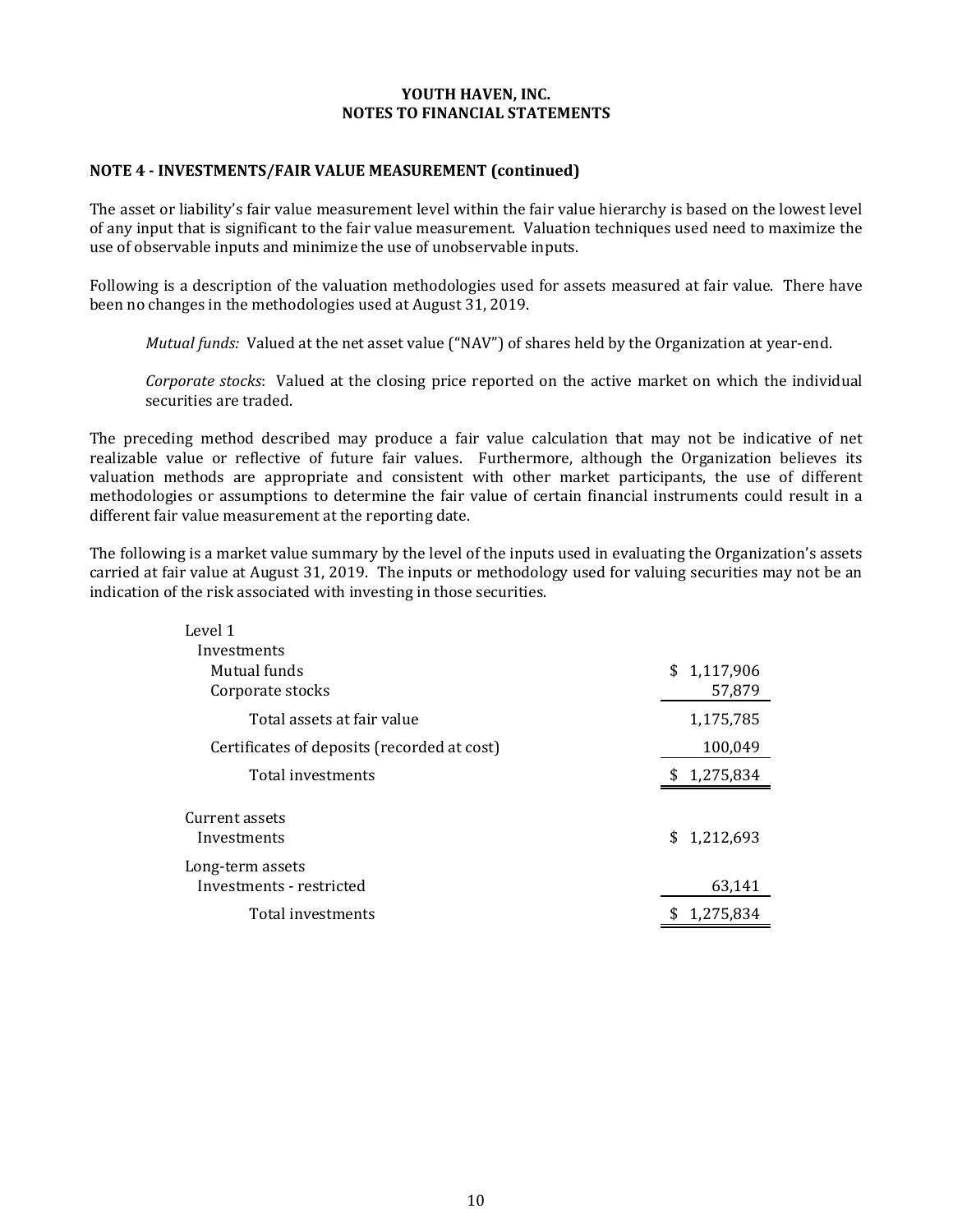# **NOTE 5 ‐ PROPERTY AND EQUIPMENT**

Major classes of property and equipment at August 31, 2019, consist of the following:

|                               | Estimated<br>useful life |               |
|-------------------------------|--------------------------|---------------|
| Construction in process       |                          | \$<br>31,814  |
| Land                          |                          | 273,062       |
| Land improvements             | 5 - 15 years             | 203,465       |
| Building and improvements     | 10 - 39 years            | 4,029,624     |
| Office equipment              | 10 years                 | 485,699       |
| Vehicles                      | $5 - 7$ years            | 228,002       |
| Camp equipment                | $5 - 10$ years           | 754,514       |
| Radio equipment               | 10 years                 | 47,407        |
|                               |                          | 6,053,587     |
| Less accumulated depreciation |                          | (4, 277, 363) |
|                               |                          | 1,776,224     |
|                               |                          |               |

# **NOTE 6 ‐ NET ASSETS WITH DONOR RESTRICTIONS**

Net assets with donor restrictions as of August 31, 2019 were available for the following purposes:

|                                                                                                                                                |              |         |                  | Released from restrictions |                        |    |                               |    |                                  |                       |  |      |
|------------------------------------------------------------------------------------------------------------------------------------------------|--------------|---------|------------------|----------------------------|------------------------|----|-------------------------------|----|----------------------------------|-----------------------|--|------|
|                                                                                                                                                | 2018         | Inflows |                  |                            |                        |    | Outflows<br>Reclassifications |    |                                  | Total                 |  | 2019 |
| Subject to expenditure<br>for specified purpose<br><b>Bibles</b><br>Camp improvements<br>Westrate scholarship and<br>ranch enhancement fund    | \$<br>17,223 | \$      | 14.002<br>31,271 | \$                         | (30, 150)<br>(31, 271) | \$ | $\overline{a}$<br>19,858      | \$ | (30, 150)<br>(31, 271)<br>19,858 | \$<br>1,075<br>19,858 |  |      |
| Endowment fund<br>Shively Memorial Endowment Fund<br>Accumulated investment gains<br>subject to spending policy<br>Original gift in perpetuity |              |         | 3,283            |                            |                        |    |                               |    |                                  | 3,283                 |  |      |
| subject to spending policy                                                                                                                     | 35,000       |         | 5,000            |                            |                        |    |                               |    |                                  | 40,000                |  |      |
|                                                                                                                                                | 52,223       |         | 53,556           |                            | (61, 421)              |    | 19,858                        |    | (41, 563)                        | 64,216                |  |      |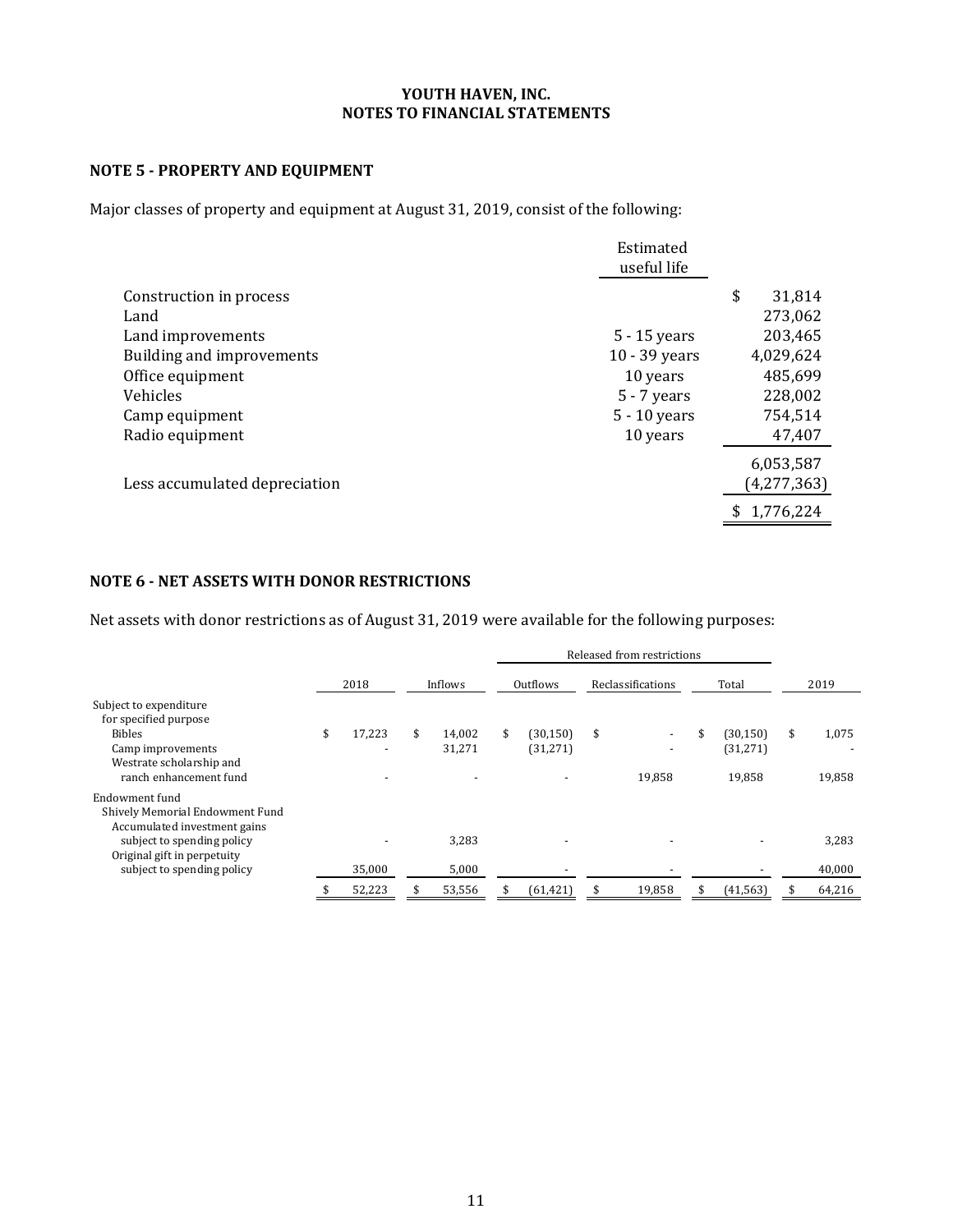#### **NOTE 7 ‐ ENDOWMENT FUND**

The Organization's endowment includes donor-restricted funds based on the existence of donor-imposed restrictions. 

The Organization has interpreted the Michigan Uniform Prudent Management of Institutional Funds Act (UPMIFA) as requiring the preservation of the fair value of the original gift as of the gift date of the donorrestricted endowment funds (of which they currently have none) absent explicit donor stipulations to the contrary. As a result of this interpretation, the Organization classified net assets with donor restrictions (a time restriction in perpetuity) (a) the original value of initial gifts donated to the donor restricted endowment, (b) the original value of subsequent gifts to the donor restricted endowment, and  $(c)$  accumulations to the donor restricted endowment made in accordance with the direction of the applicable donor gift instrument at the time the accumulation is added to the fund. Investment income from donor restricted endowment is classified as net assets with donor restrictions (a purpose restriction) until those amounts are appropriated for expenditure by the Organization in a manner consistent with the donor stipulated purpose within the standard of prudence prescribed by UPMIFA. In accordance with UPMIFA, the Organization considers the following factors in making a determination to appropriate or accumulate donor restricted endowment funds:

- 1. The duration and preservation of the fund.
- 2. The purposes of the Organization and the donor restricted endowment fund.
- 3. General economic conditions.
- 4. The possible effect of inflation and deflation.
- 5. The expected total return from income and the appreciation of investments.
- 6. Other resources of the Organization.
- 7. The investment policies of the Organization.

The Organization's investment and spending policies for endowment assets attempt to provide a predictable stream of funding to programs supported. The spending policy should allow for predictability of spendable fund for budgeting purposes and for steady growth in distributions in support of operations at least equal to the rate of inflation, without endangering the capital value of the fund.

To satisfy its long-term rate of return objectives, the Organization relies on a total return strategy in which investment returns are achieved through both capital appreciation (realized and unrealized) and current yield (interest and dividends). The Organization targets a diversified asset allocation of mutual funds.

Accordingly, the Organization expects the current spending policy to allow its net assets to grow annually. This is consistent with the Organization's objective to maintain the purchasing power of the investments and net assets, as well as to provide additional real growth through new gifts and investment return.